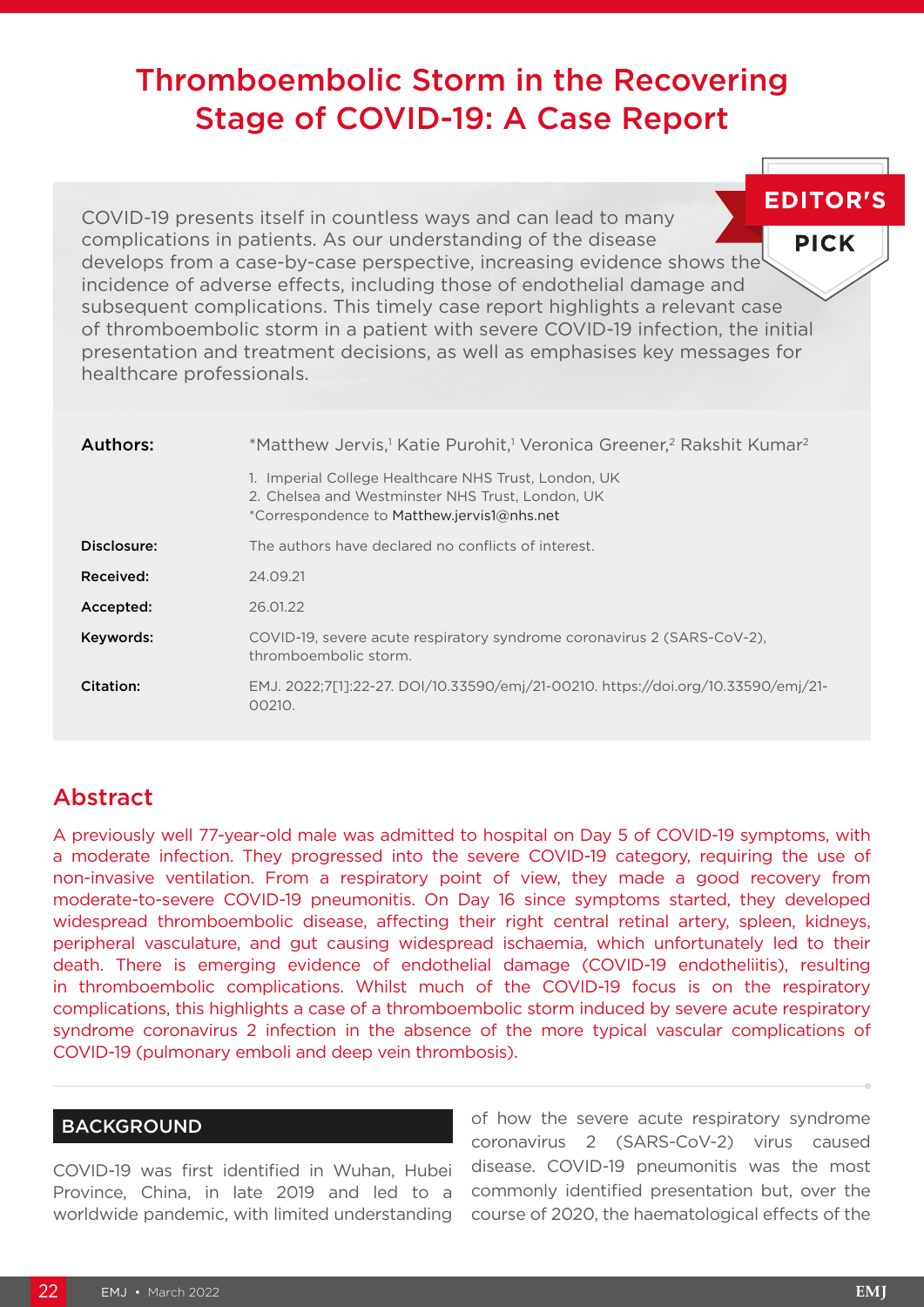SARS-CoV-2 virus became more evident, leading to improved protocols for anti-coagulation prophylaxis and a lower threshold for considering CT angiograms to investigate persistently unwell or deteriorating patients with COVID-19. COVID-19 is an emerging health emergency, with a lack of knowledge and literature compared to other common respiratory viral infections. The sharing of clinical experience in the medical literature, to demonstrate key complications in COVID-19 and to aid in the treatment of COVID-19, is vital to improve survival rates. Thromboembolism is a complication of COVID-19 that all healthcare individuals must be aware of; there must be a low threshold of suspicion for thromboembolism in COVID-19 and treat accordingly. It is important to consider the future management of patients with COVID-19, including whether thrombolytic therapy or enhanced prophylaxis are indicated.

#### INITIAL PRESENTATION

A fit and active 77-year-old male was admitted with a 5-day history of fever, productive cough, and hypoxia during the winter peak of the COVID-19 pandemic. Despite an initial negative screening test, clinical presentation, and chest radiograph findings warranted a repeat PCR test, which confirmed COVID-19 infection. Their medical history included seropositive rheumatoid arthritis treated with methotrexate, diet-controlled Type 2 diabetes (HbA1c: 65 mmol/mol [<48]), with a normal range BMI, hypertension, and hypercholesterolemia. They had never previous been in atrial fibrillation, had a cardiovascular event, pulmonary emboli, or deep vein thrombosis.

They were categorised as a moderate case of COVID-19 infection, with no evidence of pulmonary embolism on CT-arterial portography (CTPA) on Day 6 of symptom onset and a typical COVID-19 blood profile. The CTPA showed ground glass opacification, characteristic of COVID-19. Admission ferritin level was 2,500 μg/L (20–300) and his D-dimer was 2,700 ng/mL (<500). C-reactive protein was raised at 300 mg/L (0–5). White cell count (WCC) was at  $6.0x10^9$  /L (4.2-10.6), with a lymphopaenia (0.3x109 /L [1.1–3.6]). Procalcitonin was 0.33 μg/L (values <0.5 practically excludes infection). Activated partial thromboplastin time was 29 secs (25-35). Platelets were 236x10<sup>9</sup> /L

(130–370) and remained within normal range throughout admission (ruling out heparin induced thrombocytopaenia).

The hospital policy included starting dexamethasone for patients with symptoms, which started less than 10 days previously and who are saturating at <90%; remdesivir in severe cases before Day 10 of symptoms; enhanced thromboembolism therapy for all (based off weight and platelet level); and antibiotic therapy (amoxicillin 2 g intravenous three times daily and doxycycline 200 mg orally once daily) is not indicted unless there was a superimposed bacterial infection or for patients with sepsis.

Dexamethasone was commenced. Their oxygen requirements increased, and they subsequently progressed to a severe infection (meeting the criteria for acute respiratory distress syndrome) with non-invasive ventilation commenced on Day 10 of symptoms (when the patient was outside the window for remdesivir). Serial procalcitonin levels were all <0.5 μg/L. Subsequently, oxygen requirements were weaned and by Day 15 they no longer required oxygen supplementation.

## CASE PRESENTATION

## Abdominal Pain: Renal and Splenic Infarcts

On Day 16 of symptoms, the patient developed moderate right upper quadrant abdominal pain and had evidence of a neutrophilia (WCC:  $20.9x10^9$  /L, with neutrophils:  $20.2x10^9$  /L [2.0–7.1]), plus an increasing C-reactive protein of 157 mg/L and a cholestatic picture, with a raised alkaline phosphatase of 170 U/L (30–130) and an alanine aminotransferase of 64 U/L (0–45). An ultrasound of the liver showed a fatty liver but was otherwise normal.

On Day 18 of symptoms the patient reported ongoing, now generalised, abdominal pain and had evidence of abdominal distension with reduced bowel sounds on examination. Inflammatory markers and neutrophil counts increased, and with a lactate at the upper limit of normal (2 mmol/L [0.5–2.0]), an abdomen CT was performed. This demonstrated new multiple splenic infarcts (Figure 1), which were not seen on admission CTPA and a probable wedge infarct within the interpolar segment of the right kidney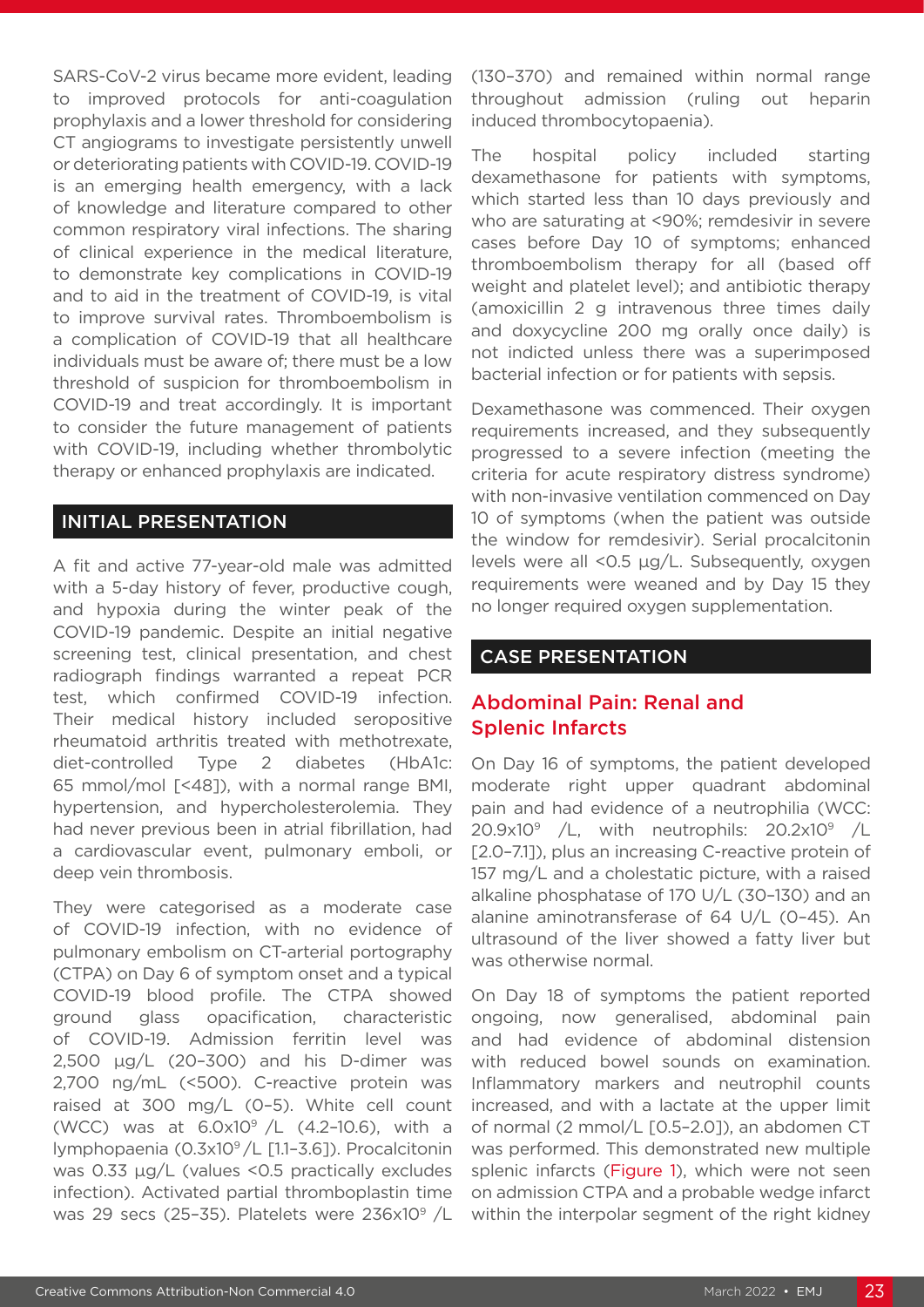

#### Figure 1: CT-arterial portography.

Day 18 (one slice): wedge infarct within the interpolar segment of the right kidney. This can be seen as a hypodense wedge-shaped region labelled by the arrow.



#### Figure 2: CT-arterial portography.

Day 18 (one slice): one of the splenic infarcts. An arrow labels a hypodense region in the spleen. The hypodense region represents infarcted splenic tissue.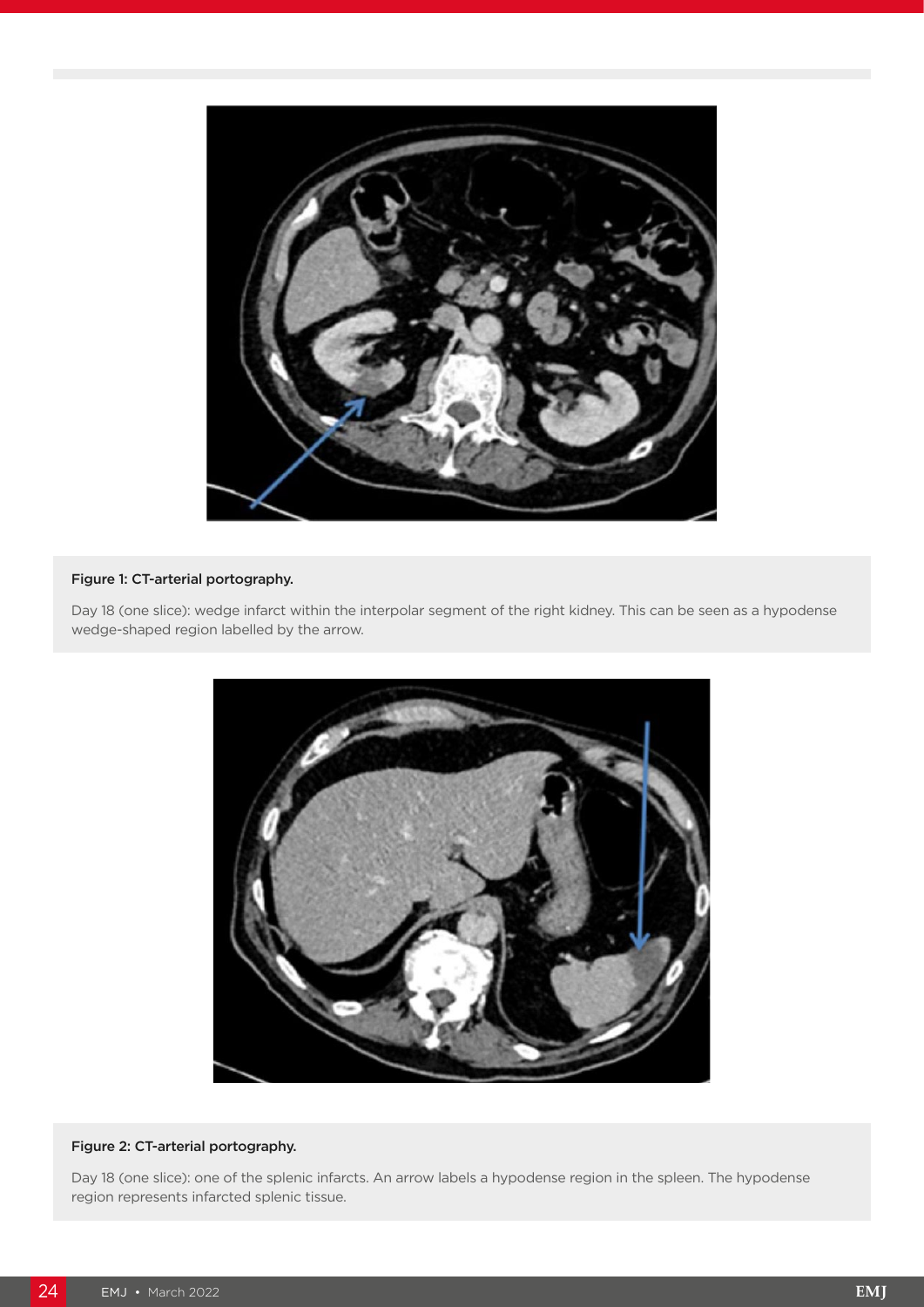(Figure 2). Parts of the caecum were distended with mild inflammatory changes seen.

## Unilateral Visual Loss: Right Central Retinal Artery Occlusion

On Day 18, they also reported a 2-day history of right eye visual loss; an ophthalmologist advised likely central retinal artery occlusion but as it was >24 hours since onset of visual loss, no acute intervention was indicated. A CT of the brain demonstrated no acute cortical infarct but some hyperdensity along the interhemispheric falx. With specialist advice from neurology and haematology, their enoxaparin was increased from 40 mg twice daily (as per hospital protocol [enhanced prophylaxis in COVID-19]) to an enhanced treatment dose of 150 mg once daily (normal treatment dose being 1.5 mg/kg; 120 mg in this case) and aspirin 75 mg was commenced. A CT venogram demonstrated a complete filling defect in the right internal carotid artery. Neurosurgeons advised it was likely longstanding and he was not on any medical interventions.

In light of the thromboembolic events, it was pertinent to consider possible sources. Serial blood cultures grew gram negative rods (*Bacteroides ovatus*) on Day 19 of symptoms. Dental sources were ruled out. As per microbiology, no antibiotics were commenced. A transthoracic echocardiogram was normal, with no valvular abnormalities. A full rheumatological screen was negative.

## Bilateral Foot Pain: Bilateral Popliteal Artery Occlusions

On Day 20 of symptoms, the patient developed bilateral cold, painful feet with dusky discoloration of their toes and absent pulses distally to the popliteal arteries. An urgent ultrasound with Doppler flow demonstrated complete occlusion of the left superficial femoral artery and the right popliteal artery (Figure 3). Enhanced treatment dose enoxaparin was switched to a heparin infusion and the patient was transferred to a vascular surgery centre.

Blood results had also worsened, with a WCC of  $38x10^9$  /L, a D-dimer of 3,800 ng/mL, a ferritin of



#### Figure 3: Ultrasound right lower limb with Doppler flow.

Popliteal artery occlusion noted; no flow in the calf arteries demonstrated more distally.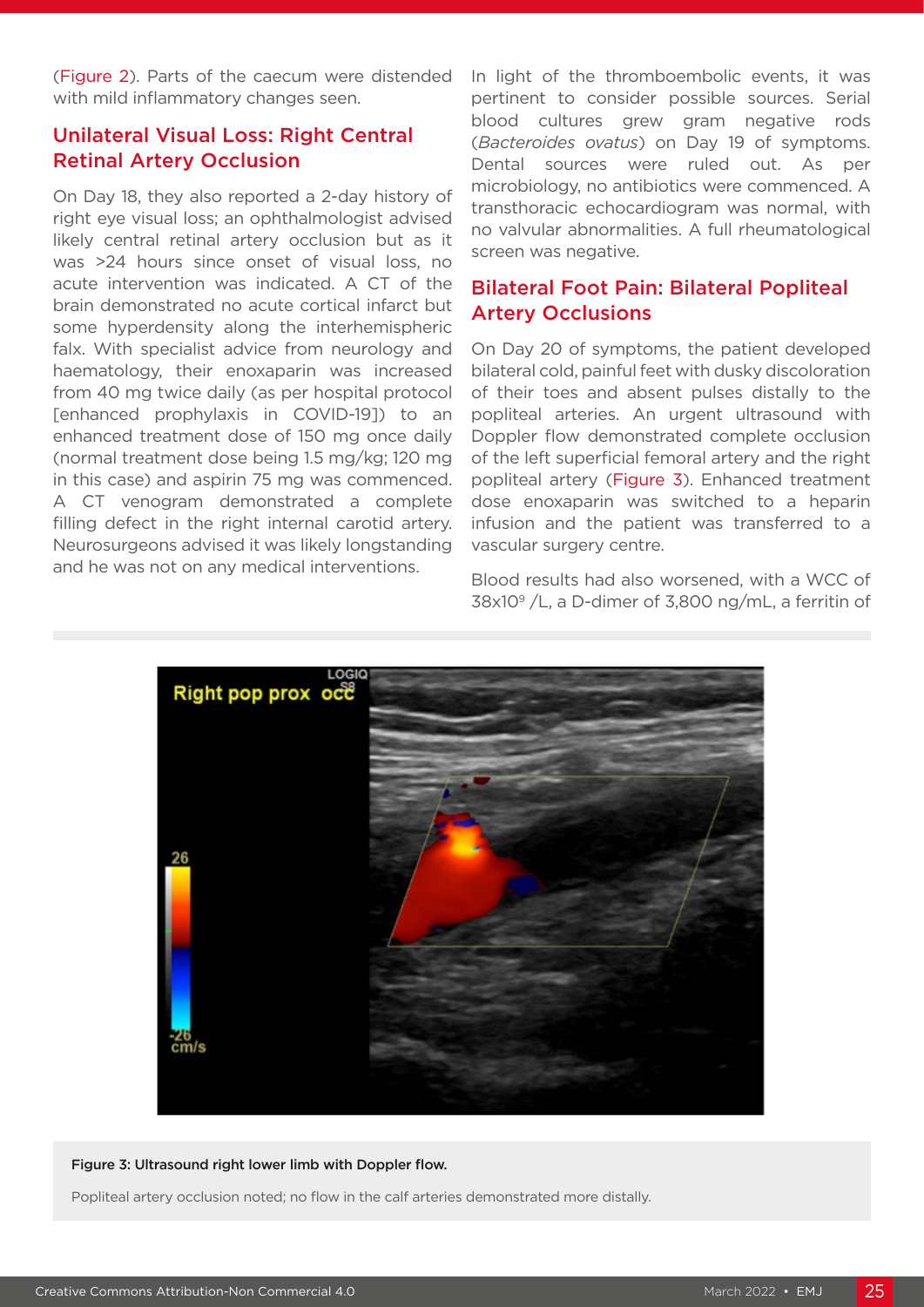5,800 μg/L, and a blood film showed neutrophilia with toxic granulations and platelet clumps.

#### Bleeding per Rectum: Ischaemic Colitis

The patient had two episodes of malaena on arrival at the vascular centre, with new onset fast atrial fibrillation and abdominal tenderness. A triple phase CT with CT angiogram in the emergency department demonstrated free floating thrombus in the proximal left subclavian artery and aortic mural thrombi at multiple levels; embolic thrombi within the distal tributaries of the superior mesenteric artery, likely to account for the ischaemic colitis, was also seen. Also noted was a grossly oedematous caecum with haemorrhagic content inside the bowel wall. There was no active contrast extravasation; however, a contained perforation of the caecum and appendix was likely. Unchanged ischaemic insults to the right kidney and spleen with no pulmonary emboli were also noted; however, persisting ground glass opacification and organised pneumonia was seen.

These features represent multiple ischaemic events secondary to a catastrophic thromboembolic storm (also referred to as red rain).

#### Surgery: Colectomy and Embolectomy

On Day 21, the patient underwent a right hemicolectomy, which showed extensive ascending colon infarction and caecal perforation. This was followed by bilateral lower limb embolectomies and transverse popliteal arteriotomies. Although significant fresh thrombii alongside inflammatory material were retrieved, by this time, irreversible ischaemia with fixed mottling had developed across his toes.

#### Outcome

Unfortunately, intra-operative deterioration required both increasing inotropic requirements and ventilator support. The patient was transferred to the intensive care unit but sadly succumbed to the burden of disease on Day 22.

#### **DISCUSSION**

Consequences of acute COVID-19 infection are far-reaching and can impact all organ systems. As a relatively new virus, the impact on the respiratory system is well appreciated, has been extensively studied, and reported. However, it has become increasingly apparent that COVID-19 is more than a chest infection, with wide ranging multi-system effects and systemic inflammation reported in several organs, including the kidneys, brain, and gut. The understanding, identification, and treatment of thromboembolic disease, particularly pulmonary embolism, has significantly improved since the first wave of COVID-19 infection, experienced in the UK in March–April 2020. Despite sequential uptitration of anticoagulation, from enhanced thromboprophylaxis (enoxaparin 40 mg twice daily), to enhanced treatment dose (enoxaparin 150 mg once daily), to a heparin infusion, the authors patient progressed to thromboembolic storm.

A recent publication discussed the mechanisms behind the increased thrombosis leading to increased mortality and morbidity.<sup>1</sup> The mechanisms included immune-mediated thrombotic mechanisms; complement activation; macrophage activation syndrome; antiphospholipid antibody syndrome; hyperferritinaemia; and renin-angiotensin system dysregulation.

In addition, severe damage to endothelial cells in COVID-19 results in coagulation activation.<sup>2</sup> The RECOVERY trial by Oxford University, UK, concluded that tocilizumab (often used in rheumatoid arthritis) reduced deaths in patients hospitalised with COVID-19.<sup>3</sup> Coagulation activation could be more common in a patient with an underlying inflammatory condition, such as rheumatoid arthritis in this case.

Neutrophil extracellular traps formation is a feature of COVID-19 infection.4 The marked neutrophilia in this patient is very likely to have contributed to the appearance of neutrophil extracellular traps, which are essential for immune-mediated thrombosis.<sup>5</sup> Detection of neutrophil extracellular traps markers (such as cell-free DNA and myeloperoxidase) in a patient's plasma at several time points during a COVID-19 infection may be beneficial for patient outcomes in the future. Unfortunately, the authors do not have access to stored patient plasma, which is a limitation of this manuscript.

The mechanism behind the thromboembolic storm episode requires further research. The